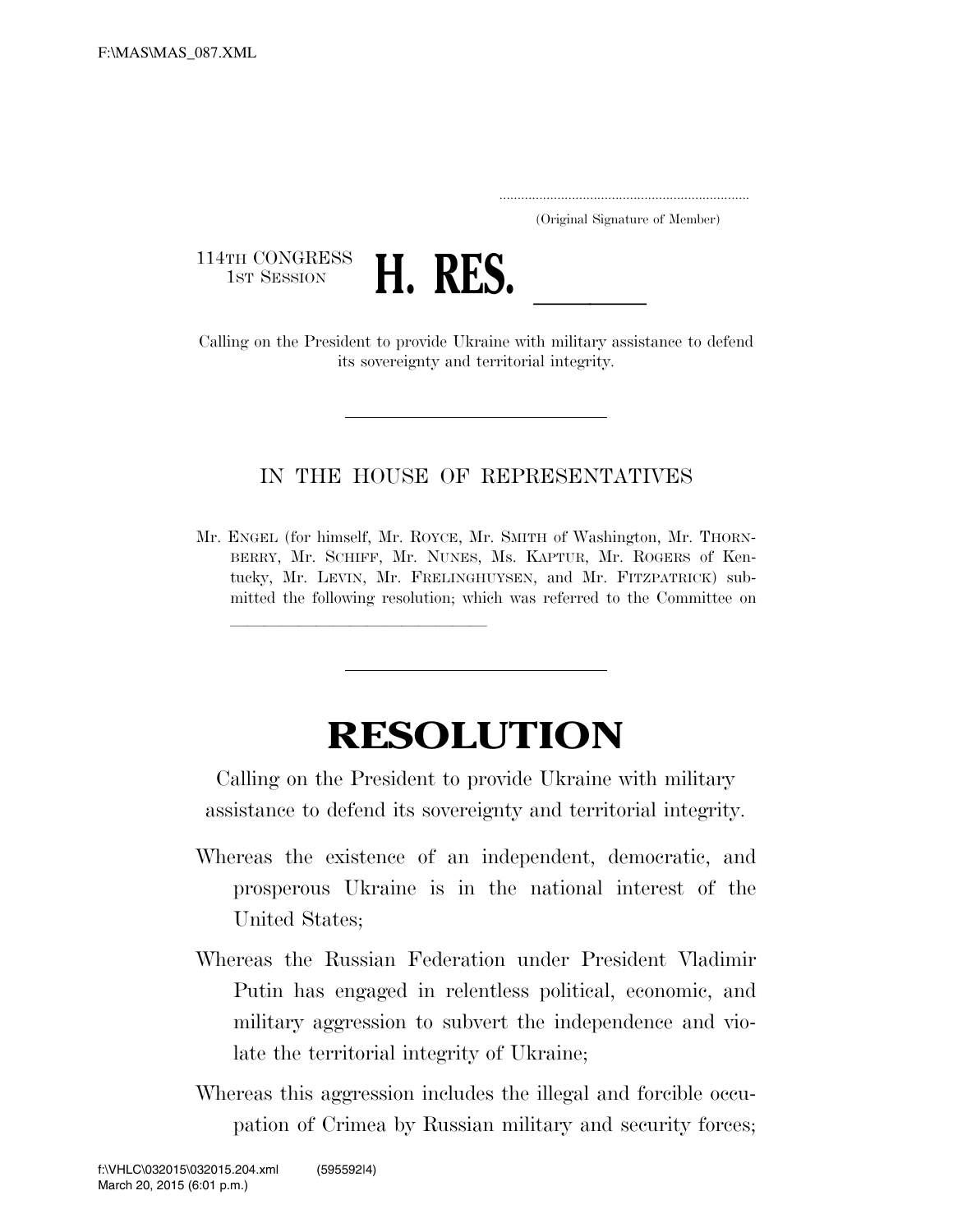- Whereas this Russian aggression includes the establishment and control of violent separatist proxies in other areas of Ukraine, including arming them with lethal weapons and other materiel including tanks, artillery, and rockets that have enabled separatist militias to launch and sustain an insurrection that has resulted in over 6,000 dead, 15,000 wounded, and more than a million displaced persons;
- Whereas military and security forces of the Russian Federation have been infiltrated into these areas of Ukraine and continue to provide direct combat support to the separatist groups in this conflict;
- Whereas failure to stop this aggression by the Russian Federation against Ukraine, especially its unprovoked and armed intervention in a sovereign country, illegal and forcible occupation of its territory, and unilateral efforts to redraw the internationally-recognized borders of Ukraine undermines the foundation of the international order that was established and has been defended at great cost by the United States and its allies in the aftermath of World War II;
- Whereas Russian aggression against Ukraine is but the most visible and recent manifestation of a revisionist Kremlin strategy to redraw international borders and impose its will on its neighbors, including NATO allies;
- Whereas on September 18, 2014, President Petro Poroshenko addressed a Joint Meeting of Congress at which he thanked the United States for the military assistance it has provided to defend the freedom and territorial integrity of his country and asked for ''both non-lethal and lethal'' military assistance, stating that ''one cannot win a war with blankets'';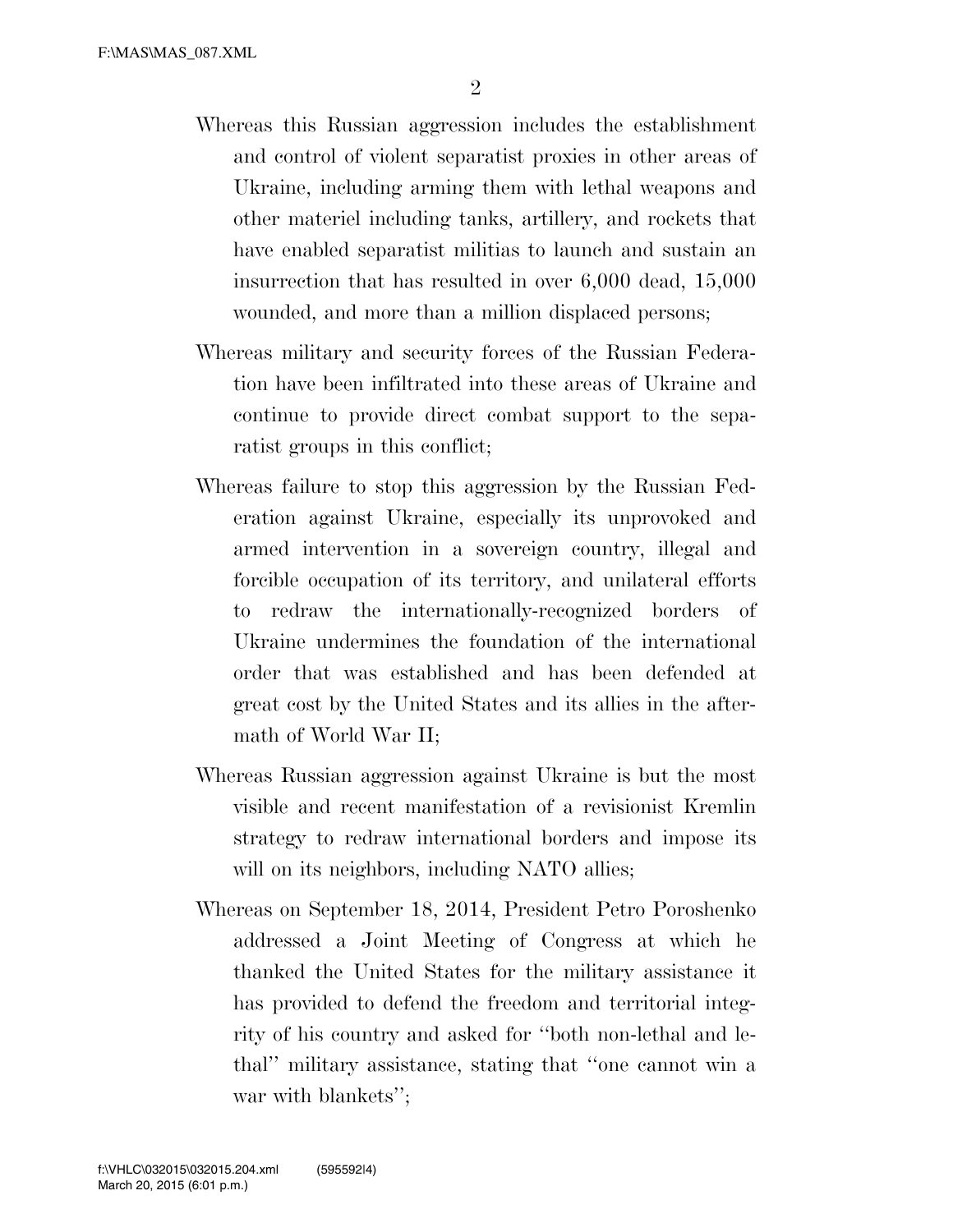- Whereas the Chairman of the Joint Chiefs of Staff General Martin Dempsey stated on March 3, 2015, that ''we should absolutely consider providing lethal aid'' to Ukraine;
- Whereas Secretary of Defense Ashton Carter stated on February 4, 2015, during his confirmation hearing that he is ''very much inclined'' toward providing Ukraine with weapons to defend itself;
- Whereas Congress provided the President with the authorization and budgetary resources to provide Ukraine with military assistance to enhance its ability to defend its sovereign territory from the unprovoked and continuing aggression of the Russian Federation, including in the Ukraine Freedom Support Act of 2014, which was signed into law on December 18, 2014;
- Whereas the Ukraine Freedom Support Act of 2014 specifically authorizes the provision of anti-armor weapons, crew-served weapons and ammunition, counter-artillery radars, fire control, range finder, and optical and guidance and control equipment, tactical troop-operated surveillance drones, and secure command and communications equipment;
- Whereas even as it faces a massive military assault, Ukraine is confronting an economic crisis that requires both longterm financial and technical assistance by the United States and the international community, especially the countries of the European Union and the International Monetary Fund, as well as fundamental economic and political reforms by the government of Ukraine;
- Whereas the United States and its allies should provide assistance to support energy diversification and efficiency